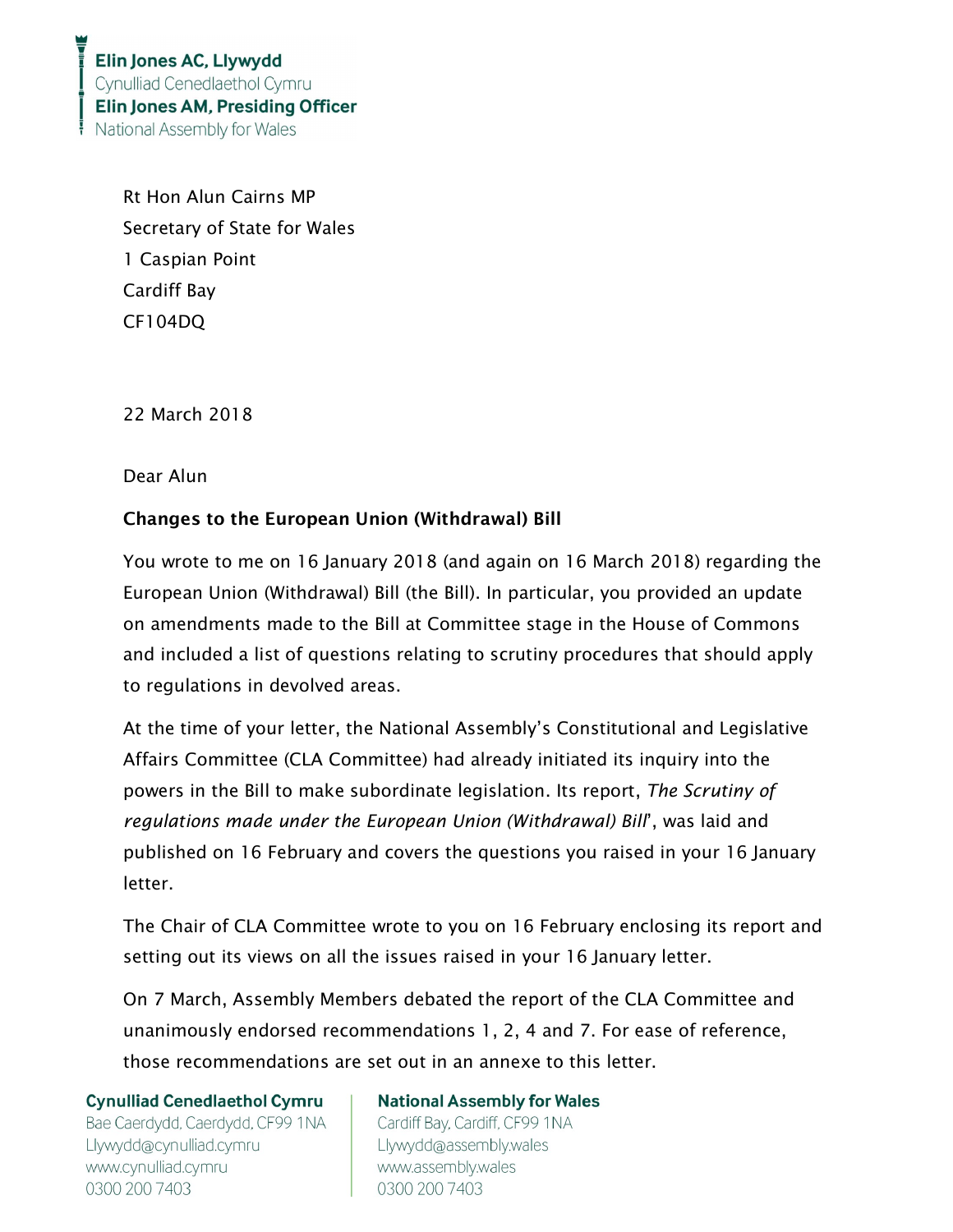Therefore, I draw your attention to those recommendations and ask that you receive this letter as formal notification of the National Assembly for Wales's position on what amendments should be made to the Bill in respect of procedures for the scrutiny of subordinate legislation.

I agree that it is important that your officials work closely with Assembly officials in the drafting of these amendments before they are tabled to ensure that the recommendations of the CLA Committee are effectively translated to amendments to the Bill.

I am copying this letter to Mick Antoniw AM, Chair of the Constitutional and Legislative Affairs Committee, David Rees AM, Chair of the External Affairs and Additional Legislation Committee and the First Minister.

Yours sincerely,

flin fores

Elin Jones AM Llywydd

Croesewir gohebiaeth yn Gymraeg neu Saesneg / We welcome correspondence in Welsh or English

## **Cynulliad Cenedlaethol Cymru**

Bae Caerdydd, Caerdydd, CF99 1NA Llywydd@cynulliad.cymru www.cynulliad.cymru 0300 200 7403

## **National Assembly for Wales**

Cardiff Bay, Cardiff, CF99 1NA Llywydd@assembly.wales www.assembly.wales 0300 200 7403